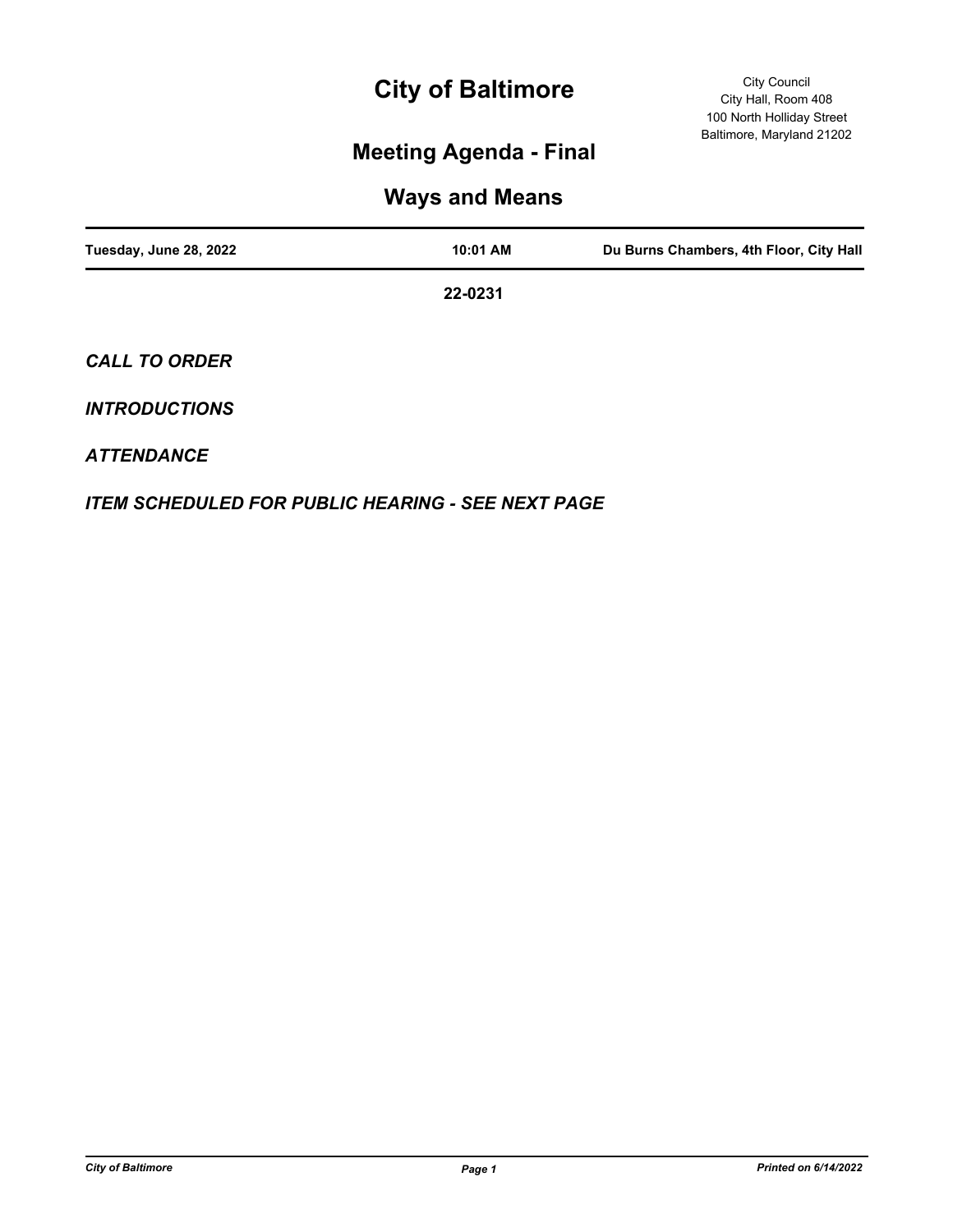Bond Issue - Community and Economic Development Loan - \$36,000,000 For the purpose of authorizing the Mayor and City Council of Baltimore (pursuant to General Assembly House Resolution III and Senate Resolution III of 2022 approved by the members of the Maryland General Assembly representing Baltimore City) to create a debt, and to issue and sell its certificates of indebtedness as evidence thereof, and proceeds not exceeding THIRTY-SIX Million Dollars (\$36,000,000.00) from the sale of such certificates of indebtedness to be used for the cost of issuance, including the expense of engraving, printing, advertising, attorneys' fees, and all other incidental expenses connected therewith (which may include the proportion of the compensation of employees and general administrative expenses of the Department of Finance reasonably allocated to the issuance of the bonds); and the remainder of such proceeds to be used for or in connection with planning, developing, executing, and making operative the community, commercial and industrial economic development programs of the Mayor and City Council of Baltimore, including, but not limited to, the acquisition, by purchase, lease, condemnation or any other legal means, of land or property, or any right, interest, franchise, easement or privilege therein, in the City of Baltimore; the payment of any and all costs and expenses incurred in connection with or incidental to the acquisition and management of said land or property, including any and all rights or interest therein hereinbefore mentioned; the payment of any and all costs and expenses incurred for or in connection with relocating and moving persons or other legal entities displaced by the acquisition of said land or property, or any of the rights or interest therein hereinbefore mentioned; the development or redevelopment, including, but not limited to, the comprehensive renovation or rehabilitation of any land or property, or any rights or interests therein hereinbefore mentioned, in the City of Baltimore; and the disposition of land and property for such purposes; the elimination of unhealthful, unsanitary, or unsafe conditions, lessening density, eliminating obsolete or other uses detrimental to the public welfare or otherwise removing or preventing the spread of blight or deterioration in the City of Baltimore; building from strength; stabilizing middle neighborhoods, strengthening neighborhood retail corridors, the creation of healthy, sanitary, and safe, and green conditions in the City of Baltimore; the demolition, removal, relocation, renovation or alteration of land, buildings, streets, highways, alleys, utilities or services, and other structures or improvements and for the construction, reconstruction , installation, relocation or repair of buildings, streets, highways, alleys, utilities or services, and other structures or improvements; making loans and grants to various projects and programs related to growing businesses in the City; attracting and retaining jobs; providing homeownership incentives and home repair assistance; making loans and grants to various projects and programs related to improving the cultural life and promotion of tourism in Baltimore City; and the lending or granting of funds to any person or other legal entity to be used for or in connection with the [22-0231](http://baltimore.legistar.com/gateway.aspx?m=l&id=/matter.aspx?key=9120)